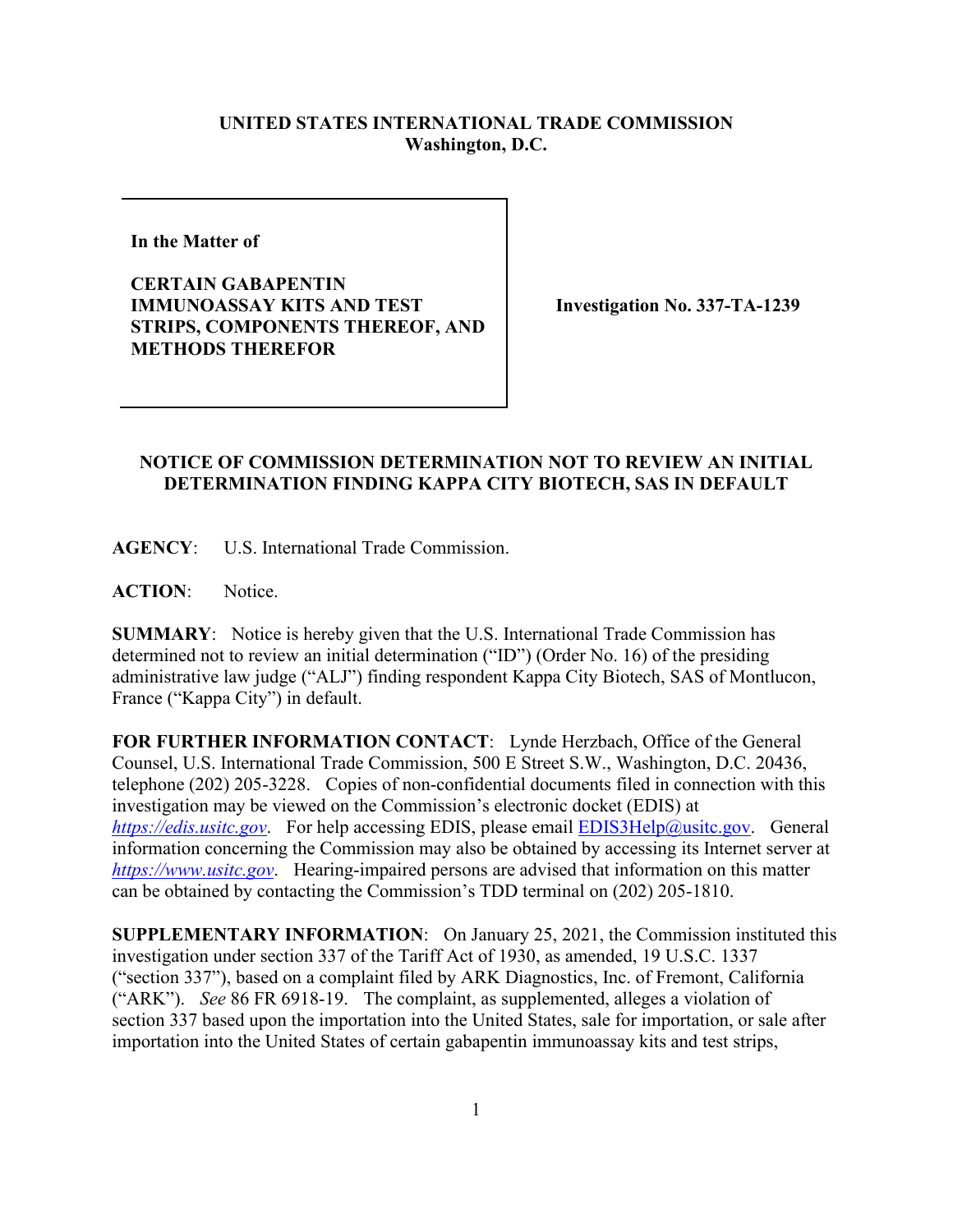components thereof, and methods therefor by reason of infringement of certain claims of U.S. Patent Nos. 8,828,665 and 10,203,345. *Id.* The complaint further alleges that a domestic industry exists. *Id*. The notice of investigation ("NOI") names fourteen respondents, including Kappa City and Shanghai Chemtron Biotech Co., Ltd of Shanghai, China ("Shanghai Chemtron"). *See id*. The complaint and NOI were later amended to add two additional respondents. Order No. 8 (March 9, 2021), *unreviewed by* Comm'n Notice (March 24, 2021).

The complaint and NOI were served on Kappa City and Shanghai Chemtron, but they did not respond.

On March 8, 2021, ARK filed a motion pursuant to Commission Rule 210.16 (19 CFR 210.16) for: (1) an order directing Kappa City and Shanghai Chemtron to show cause as to why they should not be found in default for failing to respond to the complaint and NOI; and (2) an ID that finds Kappa City and Shanghai Chemtron in default upon their failure to show cause.

On March 25, 2021, the ALJ issued Order No. 10 requiring Kappa City and Shanghai Chemtron to show cause as to why they should not be found in default for failing to respond to the complaint and NOI by the close of business on April 16, 2021. *See* Order No. 10 (March 25, 2021). Kappa City did not respond to the order to show case. Shanghai Chemtron filed a response on April 15, 2021.

On April 30, 2021, the ALJ issued the subject ID (Order No. 16) finding Kappa City in default pursuant to Commission Rule 210.16 (19 CFR 210.16) for failure to respond to the complaint, NOI, and order to show cause. *See* Order No. 16 (April 30, 2021). The ID also finds that due to Shanghai Chemtron's response, it is not appropriate to find Shanghai Chemtron in default at this time. *Id.*

No party petitioned for review of the subject ID.

The Commission has determined not to review Order No. 16. Kappa City has been found to be in default.

The Commission vote for this determination took place on May 18, 2021.

While temporary remote operating procedures are in place in response to COVID-19, the Office of the Secretary is not able to serve parties that have not retained counsel or otherwise provided a point of contact for electronic service. Accordingly, pursuant to Commission Rules 201.16(a) and 210.7(a)(1) (19 CFR 201.16(a), 210.7(a)(1)), the Commission orders that the complainant complete service for any party/parties without a method of electronic service noted on the attached Certificate of Service and shall file proof of service on the Electronic Document Information System (EDIS).